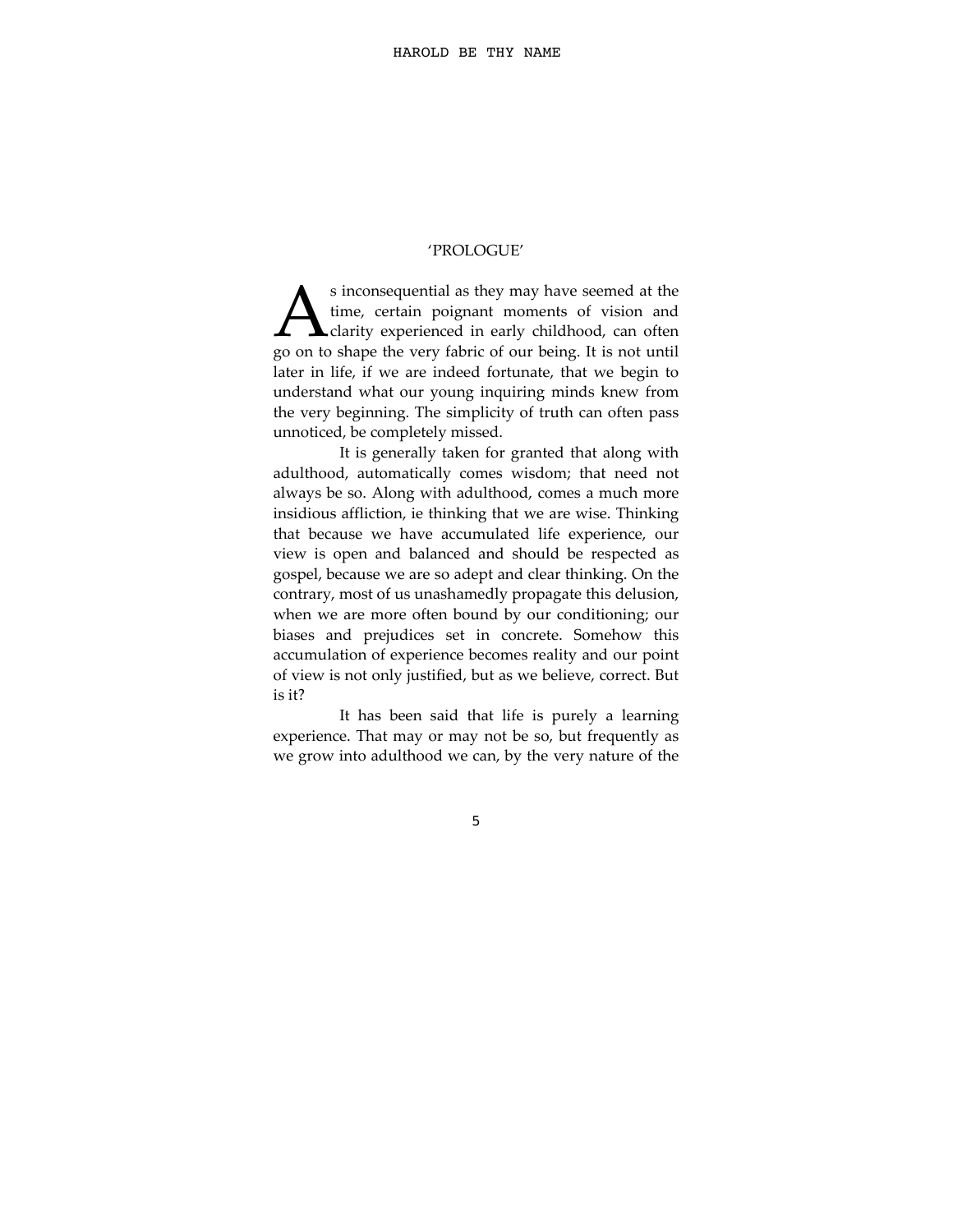process, unlearn as much as we have learned. Often, what slips blindly through our inefficient minds can ironically be the most important and basic of truths. Then, having overlooked this timely enlightenment, we are faced with the cumulative results of a plethora of knee-jerk responses and defensive reactions. What we are left with at the end of this process, is merely the remains of struggle; our jaded experiences having chipped away at our confidence, strength, charity and ultimately our humanity. If we are not careful, we can become not only bitter and negative, worse, we become capable of passing this cynicism on to our own children. Thus, the cycle continues... certainly not a pleasant scenario. But life doesn't have to be that way.

If we look back at the choices we have made, and the inevitable mistakes, one can see childhood and indeed life, in a far different light. The complexities of adult thinking and life can be somewhat blinding to the truth. The simple, most obvious, is often the most overlooked from an adult perspective. That is why children should never be underestimated in their ability to see clearly the ostensible truth. What they see, by virtue of their inexperience, is unspoiled and unbiased; an opportunity only afforded the young.

That brings me to the subject of this story, Josh Hayward and a very special friend of his, Harold. Harold had always been a friend to Josh, right from the very beginning. Josh's earliest memory of him was from his crib. Even then, as his eyes learned to focus in a new world, Harold's kind face beamed down on him, making him giggle.

Josh's mum Helen thought that Josh was so clever and advanced, as mothers do, and she bought him brightly coloured mobiles and endless toys to hang over his crib to keep him amused. She was beside herself when